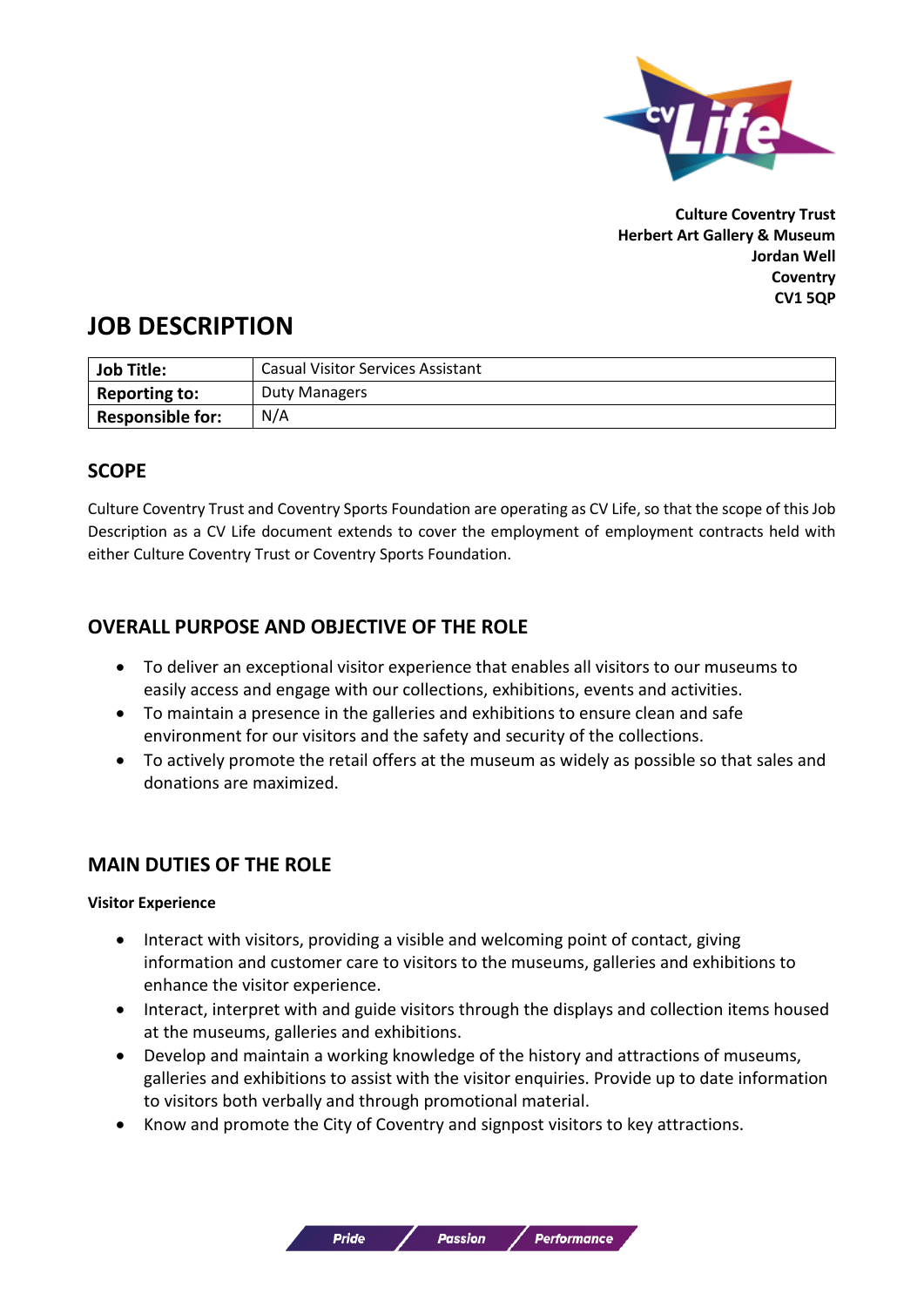

- Work as required to support evening conferences and events as directed by the Duty Manager.
- Work in the museum gift shop as required by serving customers, operating the till, stocking up and keeping the shop clean and tidy.
- Promote and operate the simulator safely, as directed by the Duty Manager.
- Checking the equipment in the working area is functioning and that items are on display are secure and undamaged, reporting problems to the Duty Manager.
- Work as required to maintain satisfactory staffing levels to enable the visitors to enjoy a safe, enjoyable and comfortable visit.
- Be aware and be able to assess and deal with challenging visitors/situations in line with procedures.

#### **Clean, Safe & Secure Environment**

- Contribute at all times to the general upkeep of the buildings by reporting significant items of concern to the Duty Manager and by suggesting improvements to, and work required around, the museums, galleries and exhibitions.
- Carry out cleaning work as directed by the Duty Manager, using appropriate and approved materials in the following areas:
- Buildings
- Interpretive displays
- Public toilets

#### **Collection items**

- Operates equipment and uses chemicals only as directed by a competent person in agreement with Duty Manager.
- Seek to ensure the security of the buildings and the collection by means of Responding to any security alerts promptly.
- Monitoring the movement of contractors, volunteers, students who are approved access to the premises. Monitoring the movement of people, allowed access to secure areas of the premises, including contractors, hirers, volunteers, researchers and students
- Locking and unlocking the museum premises.
- Carrying out a designated role in the event of an evacuation of the premises due to an emergency.
- Undertake regular checks of firefighting equipment i.e. fire extinguishers
- Under the direction of the Duty Manager, train and support employees, workers and volunteers to required standards.

**Passion** 

**Pride**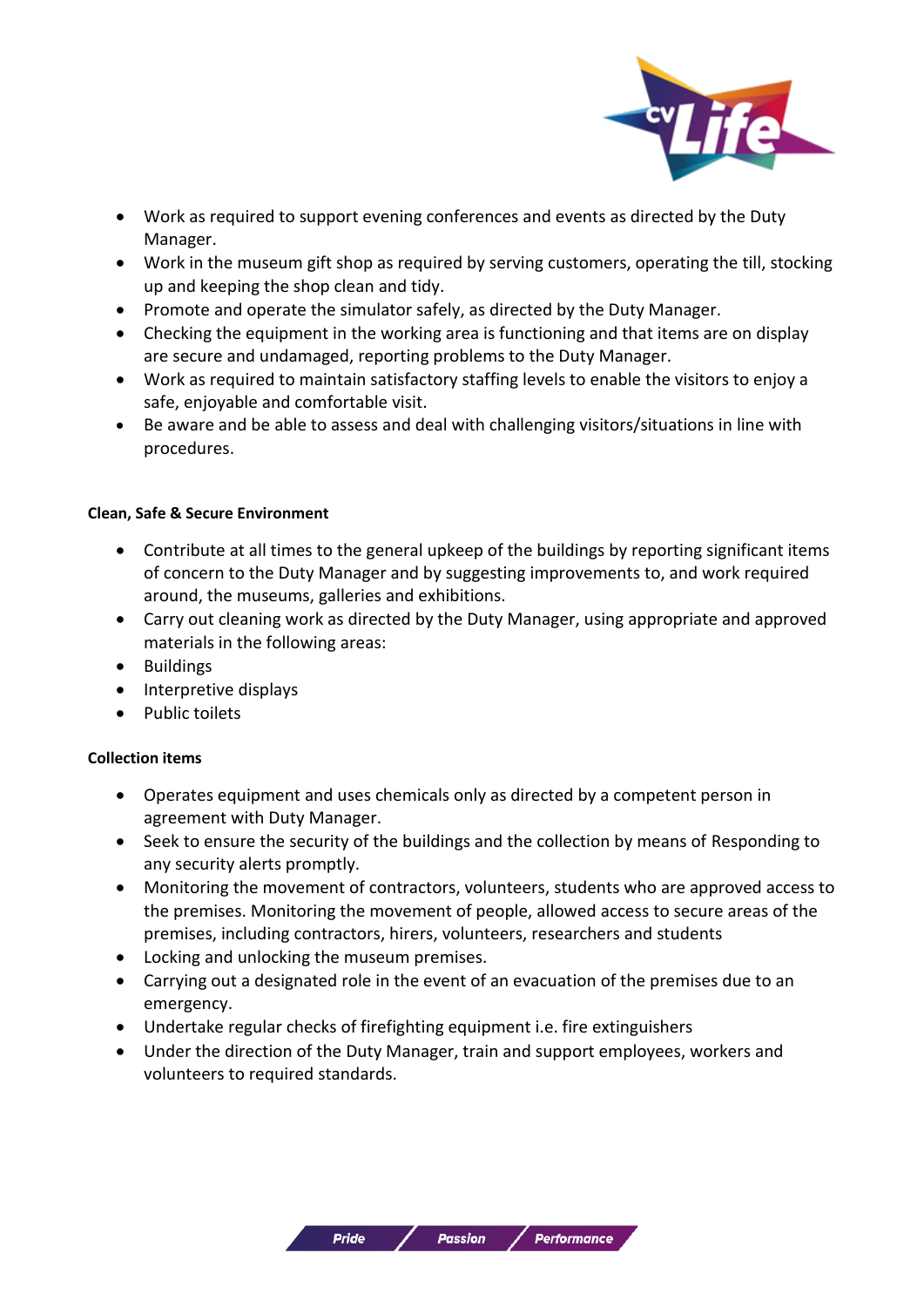

#### **Exhibitions and Collection Care**

- Help researchers in the museum and be responsible for the security of objects when in use by researchers
- Move objects as required and help with preventative conservation.
- Ensure that the items in the exhibition are properly displayed, including the arrangement of security barriers, the provision and maintenance of appropriate signs and labels and operate audio visual and similar equipment as required.

#### **General Duties**

- Meet arriving visitors in car park areas to direct to meetings, events etc.
- Driving vehicles as required (no Museum collections)
- Escorting items in transit
- Assist with the loading and unloading of vehicles for deliveries.

This Job Description is neither exhaustive nor exclusive and may be reviewed and updated depending upon operational requirements and staffing levels.

# **RESPONSIBILITIES FOR ALL EMPLOYEES**

- To embrace and lead by example on the Company's key values of PRIDE, PASSION and PERFORMANCE or those that might at any time be subsequently re-defined.
- To undertake all duties and fully comply with all of the Company's general standards and those relating to the specific requirements of the role.
- To carry out tasks at a range of sites that are either operated or managed by the Companies / Trusts or where services are delivered by the Companies / Trusts
- To be involved in any aspects or opportunities for sharing of good practice, expertise and responsibilities within the Companies / Trusts. To generally help promote the work and public image of the Companies / Trusts, always maintaining high standards of customer service and personal appearance.
- To attend and fully engage with all internal training and development requirements and opportunities, and maintain such qualifications as required by the demands of the role.
- To interact positively with customers adopting a friendly and professional approach at all times.
- To support the Company's commitment to providing a safe environment for children, young people ad vulnerable adults, ensuring awareness of the Company's Safeguarding Policy, Procedures and Practice Guidance, and to be vigilant, reporting any safeguarding concerns without delay.
- To comply with the General Data Protection Regulations when dealing with, maintaining, sharing and storing information.

**Passion** 

**Pride**